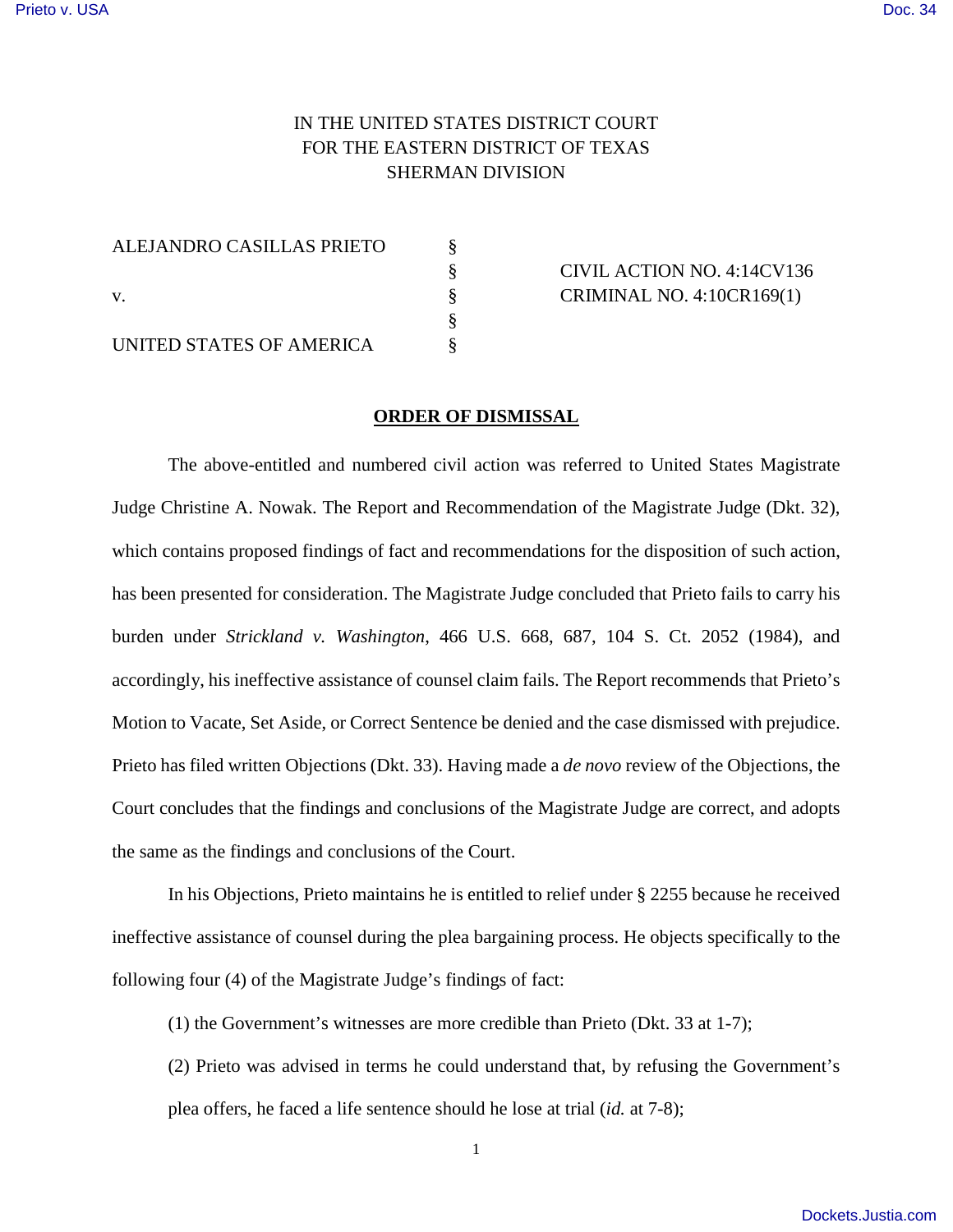(3) Prieto was given sufficient advice of the strengths and weaknesses of the Government's case to make an informed decision regarding whether to accept a plea bargain or proceed to trial (*id.* at 8-9); and

(4) the record does not establish that Prieto would have accepted any of the Government's plea offers (*id.* at 9-10).

Each of the disputed findings of fact rests on the Magistrate Judge's determination of the credibility of the witnesses presented at the evidentiary hearing. Thus, at the heart of each of Prieto's objections is a contention that his testimony at the evidentiary hearing, his affidavit, and the assertions in his pleadings are more credible than contrary assertions of fact by the Government's witnesses. Prieto asks the District Court to reconsider the evidence, reject the Magistrate Judge's credibility determination, and conclude he is more credible than the Government's witnesses and/or evidence.

Under 28 U.S.C. § 636(b)(1)(B), a district judge may "designate a magistrate to conduct hearings, including evidentiary hearings, and to submit to a judge of the court proposed findings of fact and recommendations for the disposition, by a judge of the court," of "dispositive" motions. *See United States v. Raddatz*, 447 U.S. 667, 673, 100 S. Ct. 2406 (1980). The statute further provides:

A judge of the court shall make a de novo *determination* of those portions of the report or specified proposed findings or recommendations to which objection is made. A judge of the court may accept, reject, or modify, in whole or in part, the findings or recommendations made by the magistrate. The judge may also receive further evidence or recommit the matter to the magistrate with instructions.

28 U.S.C. § 636(b)(1)(C) (emphasis added). By its terms, § 636(b)(1)(C) grants the district court broad discretion to accept or reject the magistrate's findings; however, this discretion is not unlimited.

2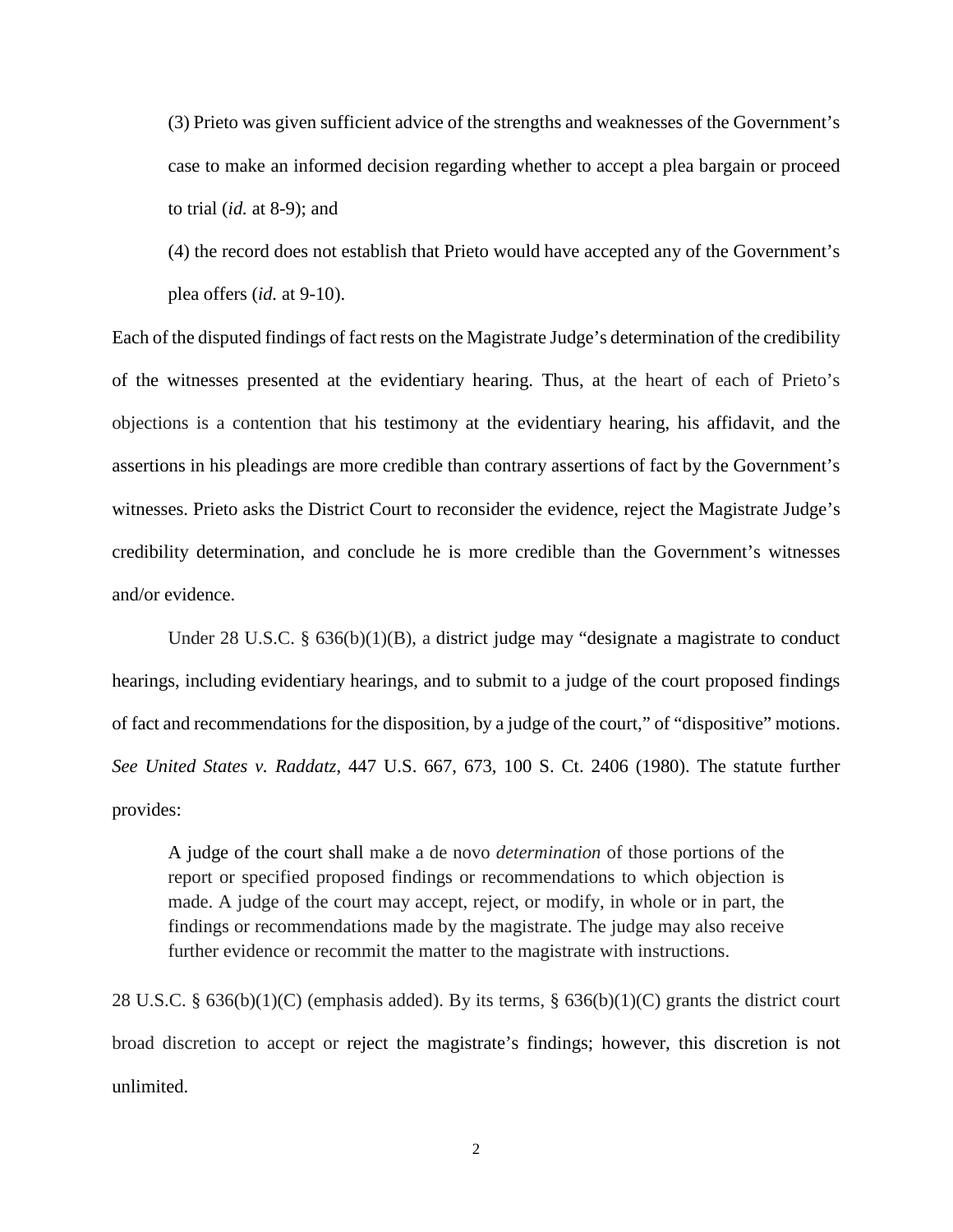Under the terms of the statute, the district court may *accept* the credibility determination of the magistrate after reviewing the record, without conducting an independent hearing. *See United States v. Scribner*, 832 F.3d 252, 260 (5th Cir. 2016) (vacating the district court's denial of a § 2255 motion because the decision was based on implicit rejection of the magistrate's credibility finding without a hearing; explaining that, on remand, the district court was free to accept the magistrate's credibility determination without holding a hearing, or in the alternative, reject the magistrate's determination and come to its own conclusion after a hearing); *Louis v. Blackburn*, 630 F.2d 1105, 1109 (5th Cir. 1980) ("a district judge may accept a magistrate's findings concerning credibility and not violate due process."); *see also United States v. Marshall,* 609 F.2d 152, 155 (5th Cir. 1980) ("a district judge who reviews the record of the hearing before the magistrate and adopts the magistrate's recommendations need not conduct a new hearing."). In contrast, a district court's discretion to *reject* a finding of the magistrate is limited where:

(1) the finding is based on the credibility of the witnesses the magistrate heard, and (2) the finding is dispositive of an application for post-conviction relief involving the constitutional rights of a criminal defendant. In *Blackburn* [the Fifth Circuit] held that in such circumstances the district judge cannot reject the finding without personally hearing live testimony from the witnesses whose testimony is in issue.

*Jordan v. Hargett*, 34 F.3d 310, 313 (5th Cir. 1994*), on reh'g en banc,* 53 F.3d 94 (5th Cir. 1995); *see also Scribner*, 832 F.3d at 259 (explaining that a district judge may not reject the credibility finding of a magistrate judge without holding a new evidentiary hearing); *Garcia v. Boldin*, 691 F.2d 1172, 1179 n. 13 ("Where the district judge makes material credibility choices *at variance* with those of the magistrate, the judge must, at least in certain cases, have a hearing at which he or she personally hears the testimony."); *Blackburn*, 630 F.2d at 1110 ("If the district judge doubts the credibility determination of the magistrate, only by hearing the testimony himself does he have an adequate basis on which to base his decision.").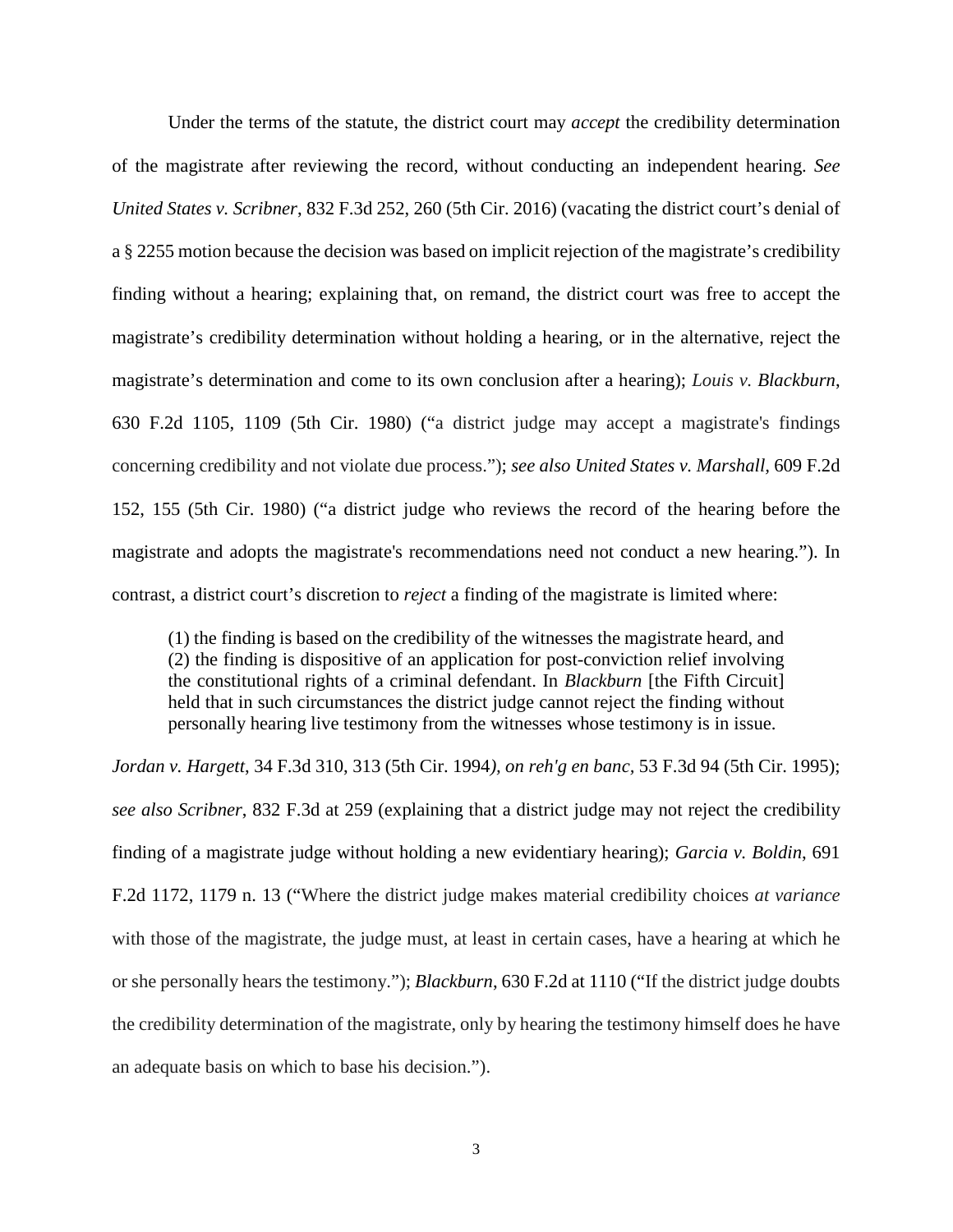Having made a *de novo* review of the record, including the transcript of the evidentiary hearing, the Court is of the opinion that the Magistrate Judge's credibility determination is correct. It is apparent from the Report that the Magistrate Judge found much of Prieto's testimony to be implausible. In particular, the Magistrate Judge concluded Prieto's credibility was undermined by his claims that: (1) he chose to follow the legal advice of his attorney's associate, even though it directly contradicted the ardent advice of his attorney of record; (2) he did not understand the meaning of "conspiracy" as charged in the Indictment, and no one explained it to him at any point between his August 6, 2010, arrest and his July 11, 2012, sentencing; (3) a probation officer misconstrued Prieto's statement encouraging a codefendant to take responsibility for other, uncharged, criminal activity as encouragement to take responsibility for Prieto's part in the drug conspiracy alleged in the Indictment. *See* Dkt. 32 at 13-14.

Instead of reconciling the inconsistent and implausible assertions in his own testimony, Prieto's Objections focus on the relative credibility of the Government's witnesses, Rafael De la Garza, Marston Alexander, and Special Agent Heriberto Quiroga. *See* Dkt. 33 at 6. Prieto points to the length of De la Garza, Alexander, and Quiroga's careers and the volume of criminal cases they have each handled over the years as indicia that their recollection of specific events in this case is unreliable. *See id.* Prieto further contends that, since this case represents his first and only involvement in the criminal justice system, his memory of events is clearer. *See id*. However, De la Garza, Alexander, and Quiroga specifically recalled occasions when one or more of them advised Prieto of his sentencing exposure, and each testified to the use of several discrete Spanish terms to render this advice. *See* Dkt. 31 at 52-53, 70, 77-78, 92. In light of De la Garza, Alexander, and Quiroga's unequivocal testimony regarding the events at issue in this case, Prieto's argument regarding deficiencies in the witnesses' memories is pure speculation.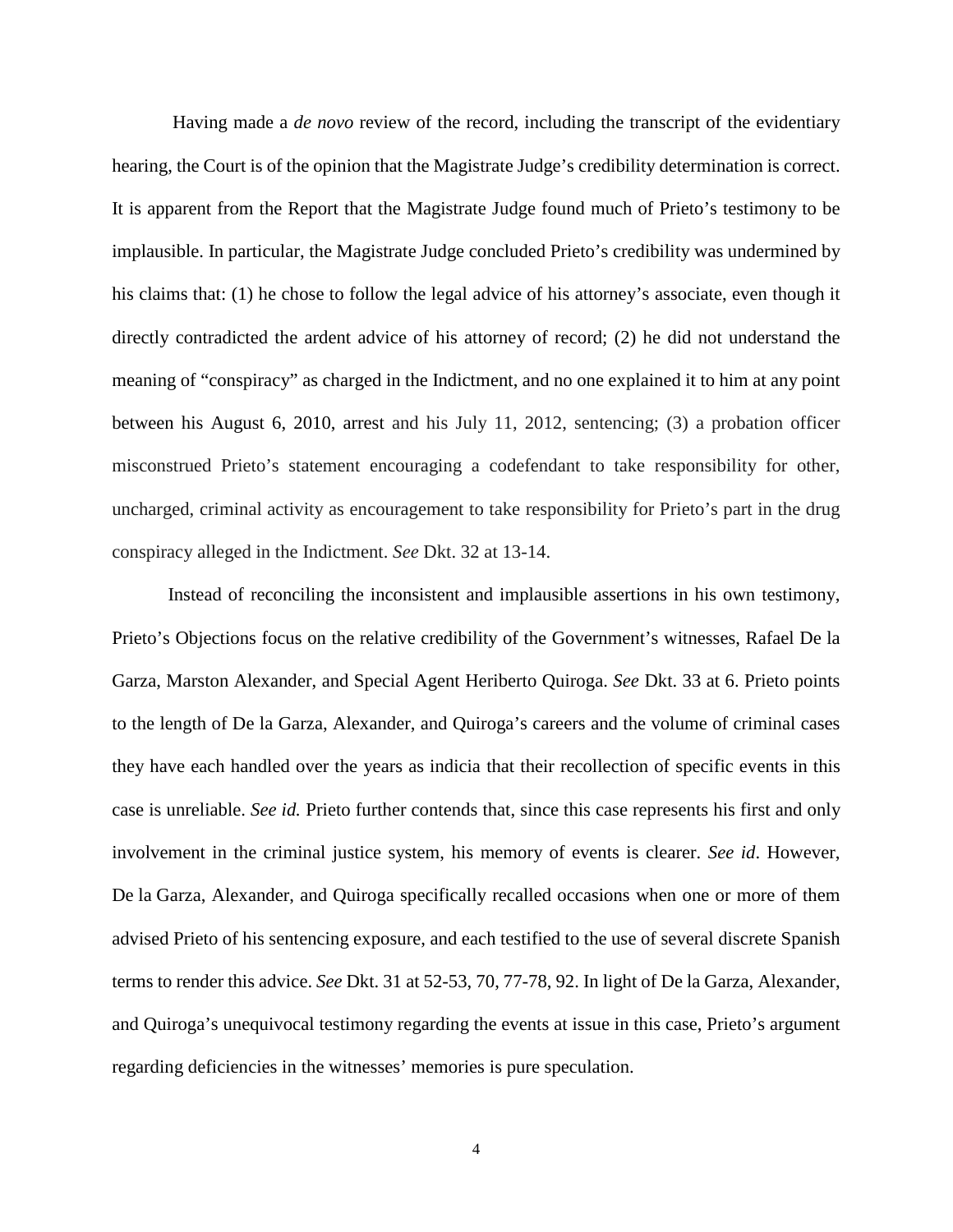Moreover, Prieto's argument regarding the length of the Government witnesses' careers in criminal justice is further unavailing because, while De la Garza, Alexander, and Quiroga each testified regarding their general practices and extensive experience related to interviewing and advising Spanish-speaking criminal defendants, these same witnesses also testified regarding specific advice given to Prieto during pretrial negotiations. *See id.* at 48-59, 60-62, 69-70, 73-74, 77-78, 83, 85-86. De la Garza, in particular, recalled specific details and events related to his representation of Prieto, as well as the basis for his recollection and his general practices in similar

cases. De la Garza testified:

Q Can you describe for us what words in Spanish you used to tell this defendant that he was facing a potential life sentence?

A Originally the term that I always use to tell someone that they are looking at a life sentence is la vida, which means life. I would also tell people that you're going to die in jail basically, because you're in there for life, la vida --

Q Okay. Hold on. That you're going to die in jail?

A Correct.

Q How do you say --

A I would say it, vas a morir en la carcel. In jail.

Q Basically --

A Slang.

Q Can you spell that?

A Not at this time I can't. Q Okay. So in Spanish you would say you're going to die in jail?

A Correct.

Q Now you said that that is generally how you would handle it in your practice. Can you describe what you told Mr. Prieto?

A It would go from either la vida or vas a morir. Mostly it would be la vida, because that's the way we always say life imprisonment. Then on one of the occasions, the month prior to trial where we were going back and forth with plea offers between Ernest Gonzalez and the defendant, I took -- I met the interpreter, Luis Garcia at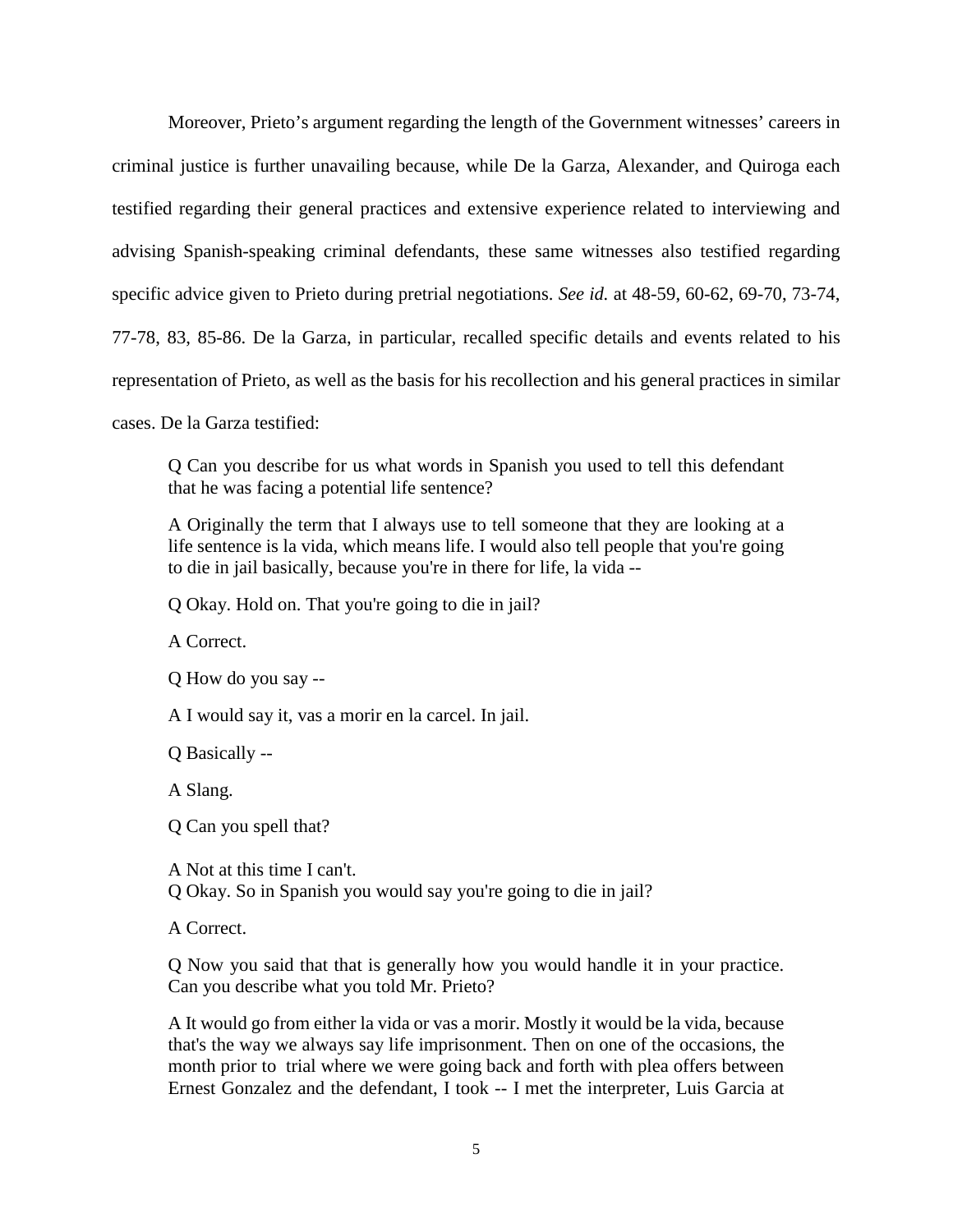the jail and I asked him to come in and translate for me because I wanted to make sure there were no misunderstandings and that he understood that that particular plea offer -- the government was agreeing to charge him with a new offense of alien in possession of a firearm, number one. That he would have to waive jurisdiction because the jurisdiction would have been in the Northern District, and that he was looking at a two and a half year plea deal. Two and a half years. And that he was still looking at life imprisonment if we were to proceed to trial. And if we came in second place, then the likelihood is this judge would give him life sentence.

Q And you told him that in Spanish?

A No, I told him that in English using the interpreter that we had. And that is the first time that I believe he ever heard us using the phrase car[]dena perpetua, which is life imprisonment formally.

Q Okay. And before that, you say that you had used the more -- what you describe I think as a slang term, la vida.

A Life.

Q Your life?

A Correct.

Q Or you're going to die in prison?

A Correct. Being more graphic, letting him know that he was not going to get out. He was not going to parole out or anything like that in the federal system.

Q Okay. So he was told using the two slang terms, but then also once Mr. Garcia, the court interpreter or translator assisted you, the more formal term, ca[]dena perpetua.

A Correct.

Dkt. 31 at 57-59. On cross-examination, De la Garza clarified that he had a specific recollection

of the events of this case, which stood out to him because he "couldn't believe [Prieto] was rejecting

[the Government's] plea offers." *Id.* at 70.

The plea offers proffered to Prieto were admittedly favorable. However, ample evidence

in the record reflects that Prieto rejected such offers, not because he did not understand they were

favorable, or his potential sentence at trial; but, rather, because Prieto did not desire to be deported

or removed from the United States. The evidence reflects that Prieto "was in the country illegally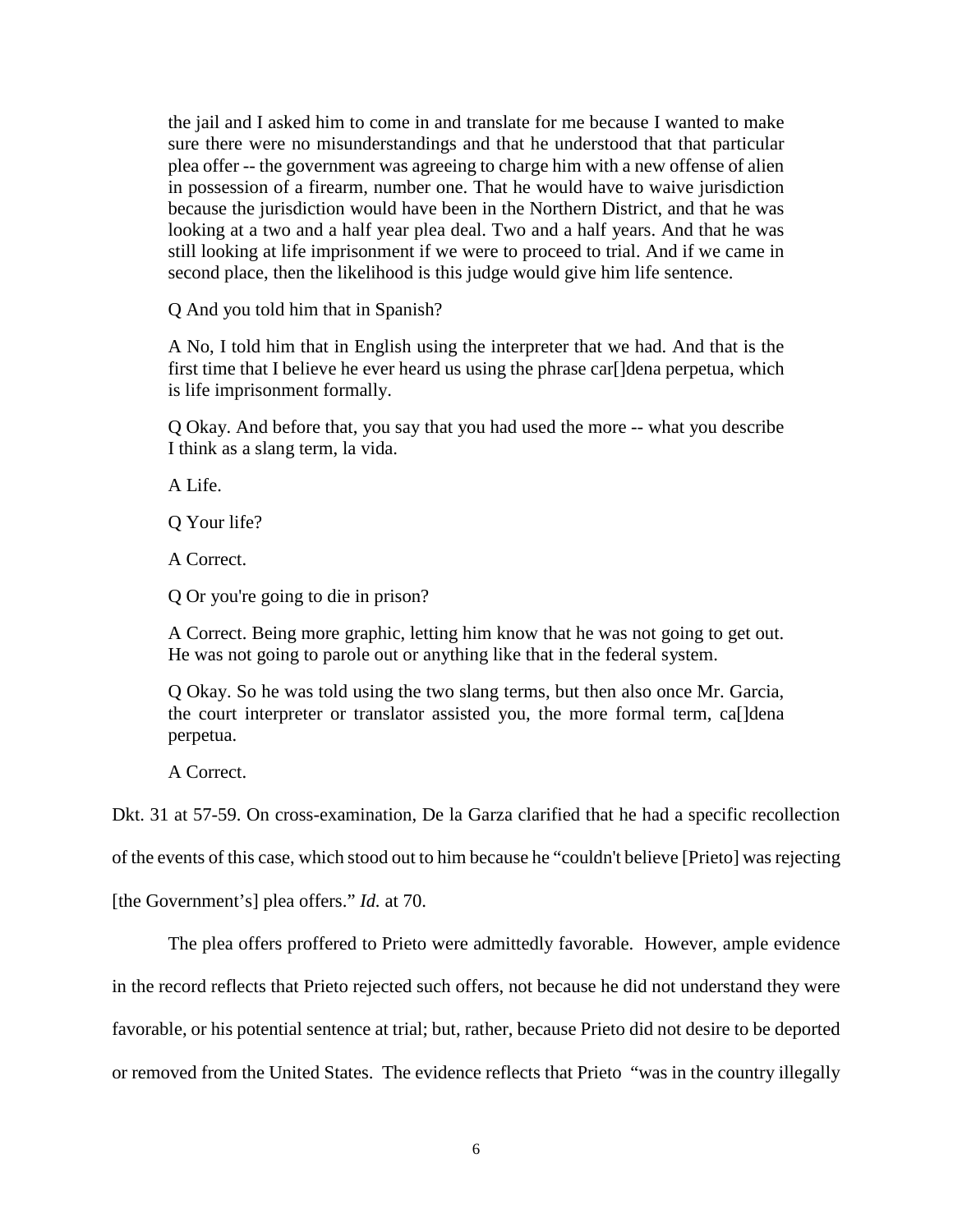and he had no standing to be in this country." Dkt. 31 at 59-60. Alexander attested by Affidavit, that "Mr. Prieto stated that he could not accept the [plea] offer because he did not want to be deported." Dkt. 19 at 2. De la Garza similarly testified that Prieto ignored his advice to enter a guilty plea and proceeded to trial because Prieto feared deportation. Dkt. 31 at 59-60. De la Garza explained at the hearing that Prieto was advised "if he was going to enter into a plea agreement, that one of the consequences of signing a plea agreement would be deportation;" Prieto chose to proceed to trial so that he could remain in the United States. *Id*. at 60. Against this backdrop, the Court concludes that the Government witnesses' testimony is bolstered, not undermined, by their long involvement in the criminal justice system, particularly in light of their ability to state with certainty how their conduct in Prieto's case was reflective of their usual and habitual practice in similar cases.

Finally, the Court finds it compelling that De la Garza, Alexander, and Quiroga each testified that they personally communicated Prieto's sentencing exposure to him on several distinct occasions, using varied Spanish phrases, but nearly always employing the word "*vida*." Prieto does not challenge the Magistrate Judge's finding that:

based on Prieto's affidavit and testimony, his purported comprehension of Spanish translations of "life imprisonment" hangs on the Spanish word "*vida*"—the literal translation of the word "life."

Dkt. 32 at 15. And the Magistrate Judge correctly observed:

[T]his case involved court interpreters, a defense team, a prosecuting attorney, and an investigating federal agent who were all fluent in Spanish. Three (3) of these individuals testified that they personally advised Prieto of his sentencing exposure prior to trial; moreover, they stated they employed the term "*vida*," which Prieto admitted he would have understood as "life." De la Garza stated he specifically used the phrase "*la vida*" ("life"), along with "*vas a morir en la carcel"* ("you're going to die in jail"). *Id.* at 56-57 (emphasis added). Alexander testified that Prieto's sentencing exposure was conveyed as: "*podrias pasar el resto de tu vida en la carcel*" ("you could spend the rest of your life in jail"). *Id.* at 78 (emphasis added). Special Agent Quiroga testified that he used "*cadena perpetua*" at the first proffer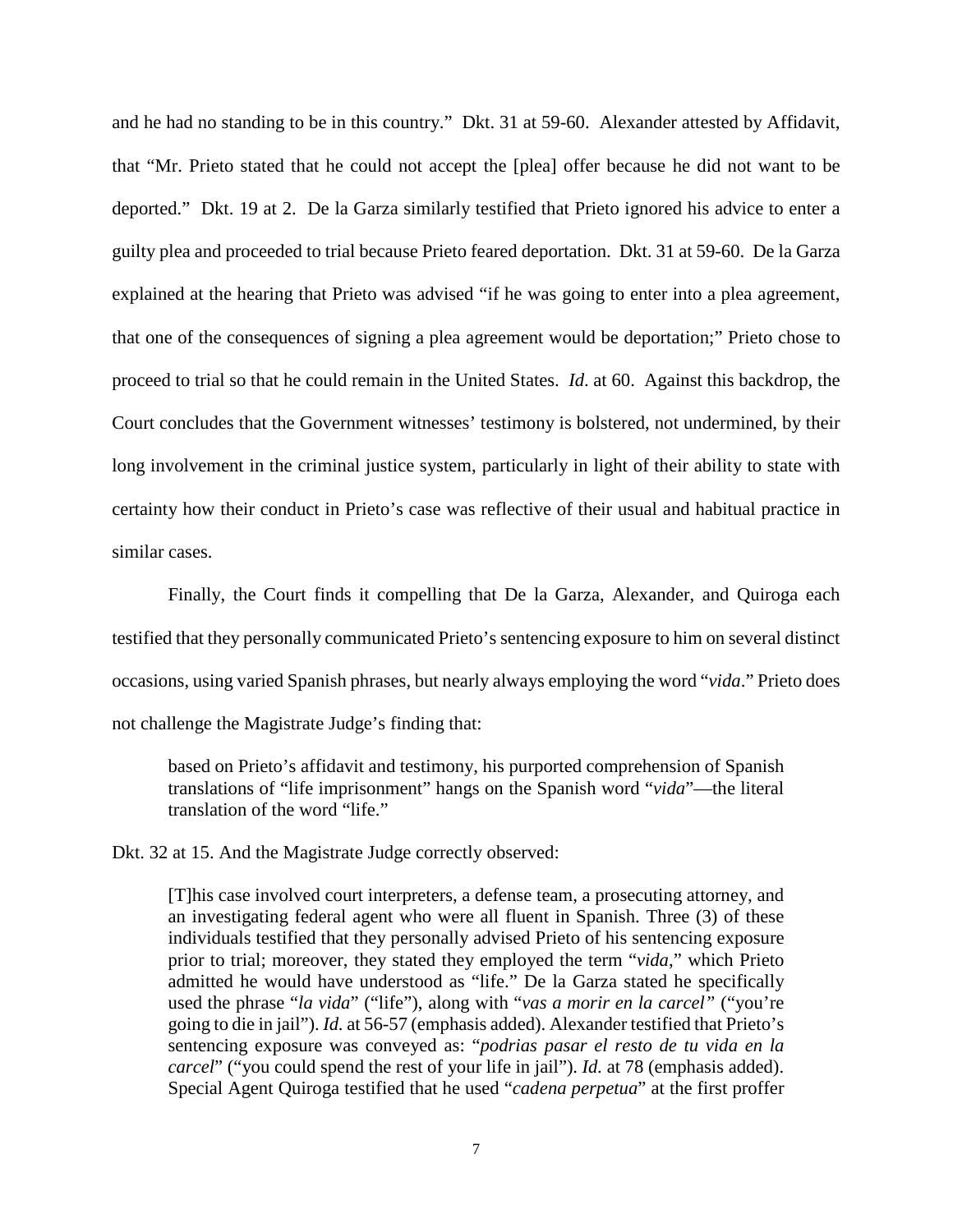session, but later advised Prieto that he faced "*la vida en la carcel*" ("life in jail"). *Id.* at 92 (emphasis added).

*Id.* at 15-16.

Although Prieto testified he would have used the term "*vida en prisión*" to indicate life imprisonment, De la Garza, Alexander, and Quiroga could not have heard his testimony, as the witnesses were sequestered during Prieto's examination. *See* Dkt. 31 at 9, 44-45, 80. Furthermore, Prieto did not make this assertion in his pleadings or affidavit. Under the circumstances, the Government's witnesses had no opportunity to conform their testimony to Prieto's purported understanding before testifying. Prieto concedes, "[i]t may be that Alexander and Special Agent Heriberto Quiroga had little to gain by corroborating some of De la Garza's claims." Dkt. 33 at 6. On review of the record at the evidentiary hearing, the Court tends to agree.

In conclusion, the Magistrate Judge found much of Prieto's testimony to be implausible. Further, each of the Government's witnesses not only testified to their usual and ordinary course of interacting with Spanish-speaking clients, but recalled specific details and events concerning Prieto's case and their efforts to convince Prieto to plead guilty pursuant to the favorable plea offers. It is clear that De la Garza advised Prieto he faced a life sentence if he proceeded to trial. As for Prieto's reasoning in declining the favorable plea offers, it is particularly telling that he greatly feared deportation should he accept a guilty plea. Finally, each of the Government witnesses personally communicated Prieto's sentencing exposure to him.

In light of the foregoing, the Court accepts the Magistrate Judge's finding that the Government's witnesses are more credible than Prieto. Prieto does not request a new evidentiary hearing and the Court finds no reason to conduct an independent hearing in this case. Furthermore, since each of Prieto's Objections rests on his contention that the Magistrate Judge's credibility finding is erroneous, his Objections lack merit.